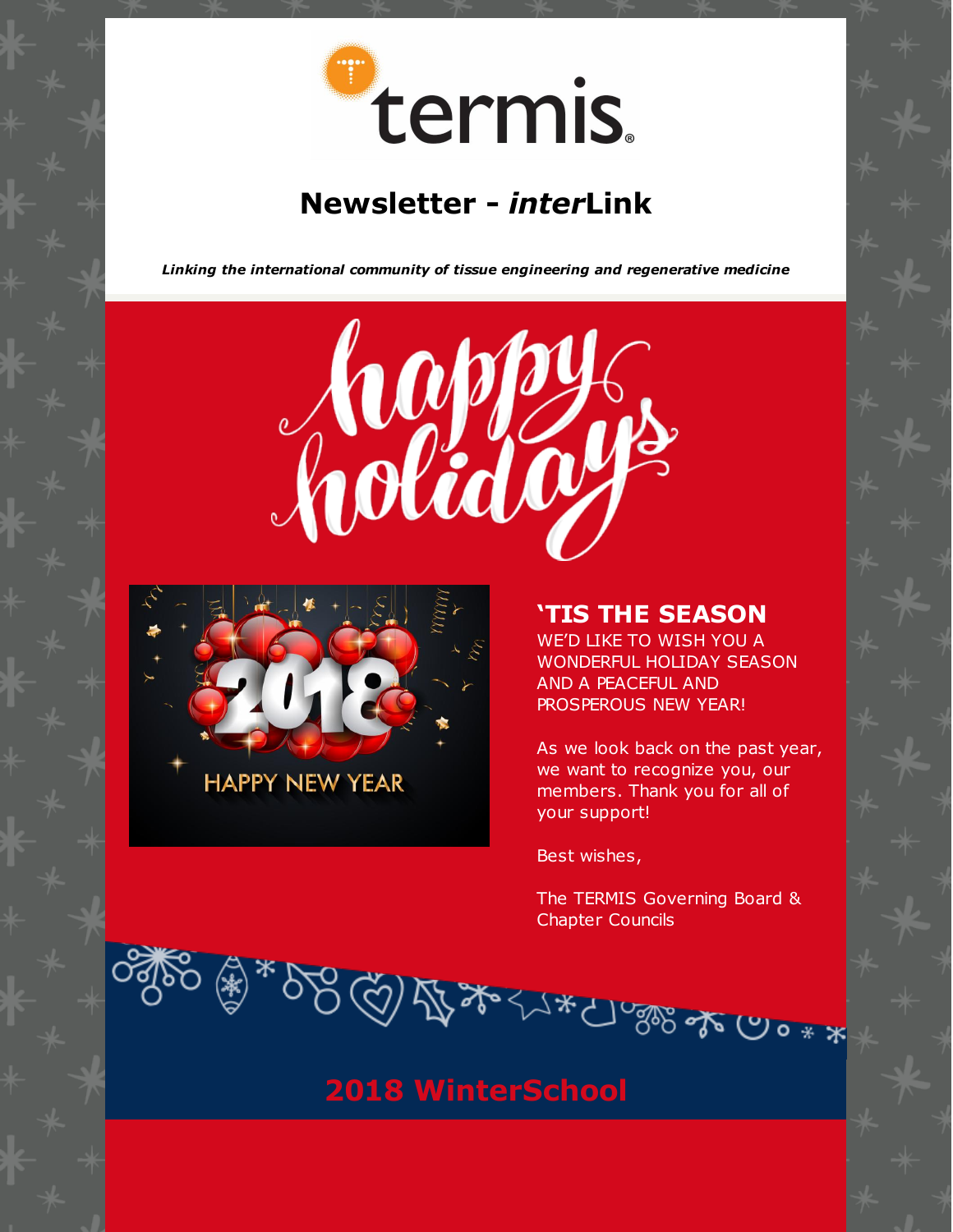



Dear Colleagues,

We want to invite you to the

#### **First INTERREG - 6th TERMIS Winterschool 2018**

on "Mechanobiology in Musculoskeletal Tissue Regeneration - In Vitro/In Vivo Preclinical Models and Imaging" in Radstadt, Salzburg, Austria from **January 14th-17th, 2018**. (*Address:* Hotel Zum Jungen Römer, Römerstr. 18, A-5550 Radstadt**[,](http://www.roemer.at/)) [http://www.roemer.at/\)](http://www.roemer.at/))**

This is both a great opportunity for your students to get first-hand experience in performing preclinical (in vitro and in vivo) models as well as in vivo imaging and European networking with team activities in a beautiful environment and ski slopes just 100m from the meeting venue. There is also a possibility to **present posters** on the workshop's topic.

**Limited attendance**: 30 Students (only double rooms available)

#### **Contact & Registration**

Mag. Bettina Standhartinger Email: **[office@](mailto:office@lbitrauma.org)**trauma.lbg.ac.at Tel.: +43 (0)5 93 93-41961 Ludwig Boltzmann Institute for Experimental and Clinical Traumatology Austrian Cluster for Tissue Regeneration

Donaueschingenstrasse 13, A-1200 Vienna – Austria **<http://trauma.lbg.ac.at/>**

# 5th TERMIS World Congress - 2018 Kyoto, Japan

### **Call for Abstracts Submission Deadline - January 24, 2018**

Abstracts are invited for consideration for the 5th World Congress of the Tissue Engineering and Regenerative Medicine International Society - 2018 Kyoto, Japan (TERMIS-WC 2018), which will be held from September 4-7, 2018 at the Kyoto International Conference Center, Kyoto, Japan. The TERMIS-WC 2018 Kyoto will feature an outstanding scientific program bringing together national and international communities of scientists, clinicians, industry leaders, post-doctoral fellows, graduate students entrepreneurs, and representatives of government funding agencies engaged in the field of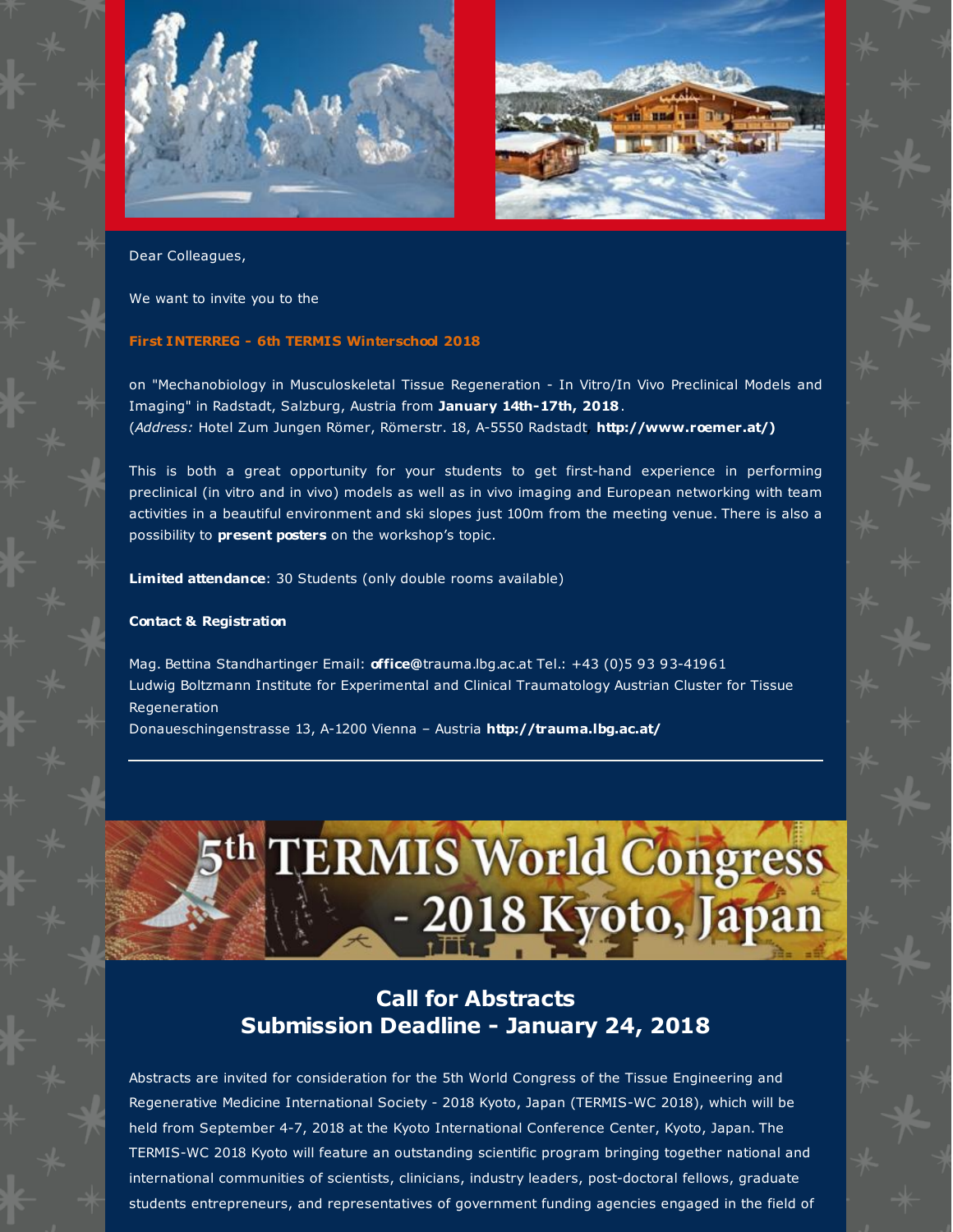tissue engineering and regenerative medicine.

#### **Call for Abstracts [Submission](https://termis.org/wc2018/abstract.php) [Ins](https://termis.org/wc2018/abstract.php)tructions**

**2018 World [Congress](https://www.termis.org/wc2018) Website**

# **Cellular Therapy and Regenerative Medicine Survey**

Dear Colleagues,

We continue to collect data to establish a comprehensive, quantitative map of patients being treated in Europe with cellular and engineered tissue therapies (i.e. any clinical treatment based on living cells excluding DLI, donor lymphocyte infusions, and hematopoietic stem cells for hematological reconstitution). The survey is backed by the ISCT and TERMIS-EU and supported by 3 further international organizations as shown above.

If, in 2016, you treated patients with cellular or engineered tissue therapies in Europe or a non-EU EBMT associated country (Algeria, Iran, Israel, Jordan, Lebanon, Nigeria, Saudi Arabia, South Africa or Tunisia) and would like to see your name listed among the 150 or so participating teams, please complete the attached survey form (also found on the **ISCT [website](https://isctmalachite-mgmt.site-ym.com/news/375639/Survey-of-cellular-therapy-and-regenerative-medicine-in-Europe---Patients-Treated-in-2016.htm)** and send it no later than January 13 th <sup>2018</sup> to Max Gay by Email: **[max.g@usb.ch](mailto:max.g@usb.ch)**.

Please also contact us by email if you have practiced such therapies in the past or have them in preparation for the coming years. This way we can also ascertain the variety of teams capable of performing such therapies. You would also be listed in the report.

We strive to make the results available to the scientific community much earlier than in past editions and to achieve this we ask for your response as soon as possible. Please do not forget to identify in the questionnaire to which of the 5 supporting societies, if any, you belong.

As always, if you know of any group that is performing such therapies please forward this message to them and encourage them to participate. This will help us to have a much more effective impact on the scientific, clinical and regulatory aspects of this continually evolving sector of cellular and engineered tissue therapies.

Previous survey reports which include the number of treated patients, without any reference to clinical outcomes, information on specific cell types, processes and delivery modes in use as well as an appendix listing active teams together with the survey form and guidelines can be found on the **[TERMIS](https://www.termis.org/chapters_eu_novel.php) website**.

Thank you and with our best regards Prof. Ivan Martin PhD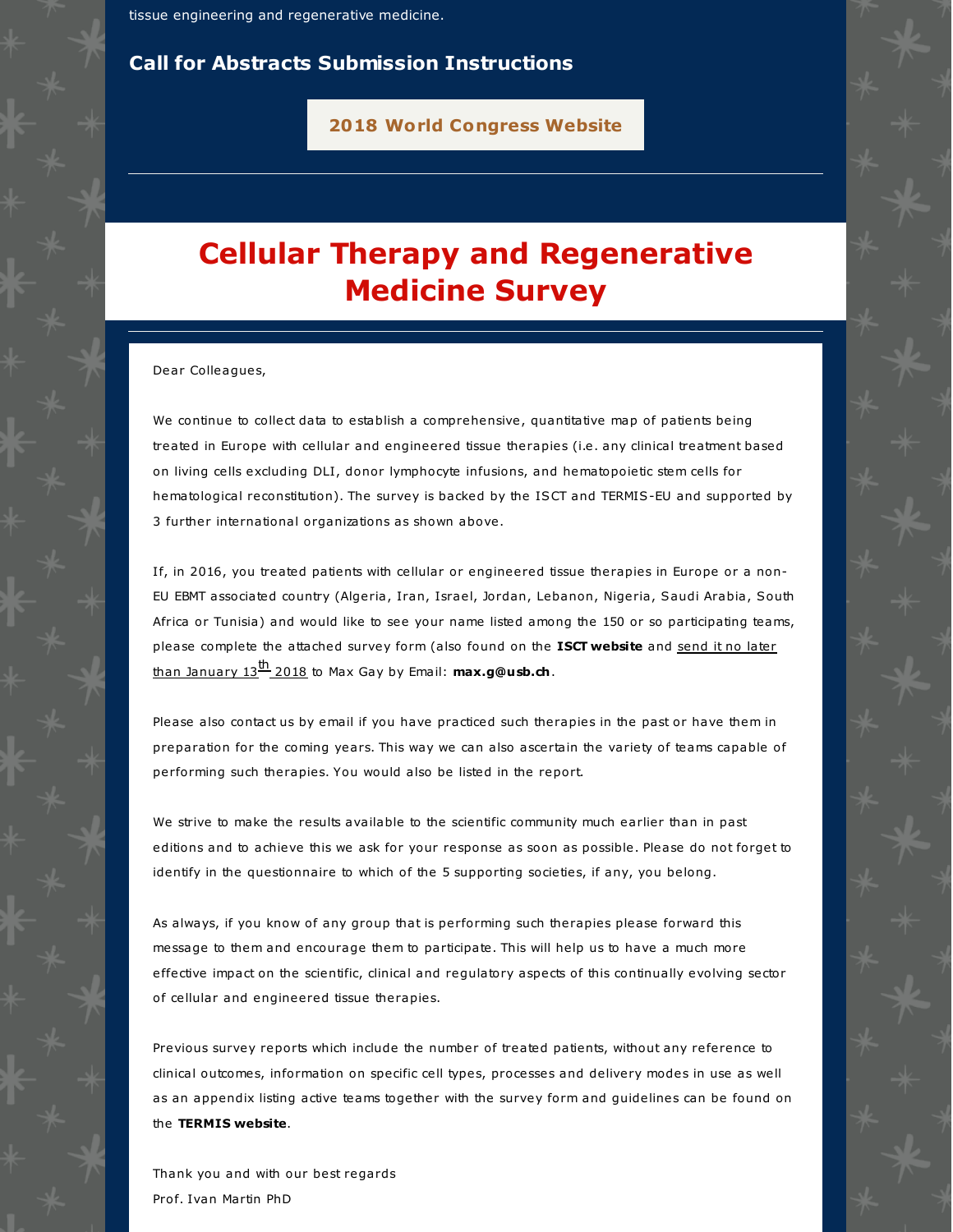Depts. of Surgery and Biomedicine University Hospital Basel, CH

#### **Cellular Therapy & [Regenerative](https://www.termis.org/chapters_eu_novel.php) Medicine Survey Website**



I<sup>st</sup> TERMIS-EU WORKSHOP in collaboration with ISBF **3D Printing in Musculoskeletal Tissue Engineering** 

### 22-23 March 2018, Warsaw, POLAND

### **Registrations are open Abstract Submission Deadline - 15th January 2018**

It is our pleasure to invite you to attend the 1st TERMIS-EU Workshop which will be hosted in Warsaw, on 22-23 March 2018. The theme for the Workshop is "3D Printing in Musculoskeletal Tissue Engineering".

1st TERMIS-EU Workshop will be organized in collaboration with International Society for Biofabrication. The workshop will provide with insights into the state-ofthe-art technologies, methods and biomaterials in 3D printing of biomimetic scaffolds and implants that stimulate desirable cellular responses and tissue regeneration. Additionally, the latest developments and future perspectives in the field of 3D bioprinting used to build 3D personalized living tissue/organs substitutes or models will be discussed.

The important part of the meeting will be hands-on sessions on 3D printing and bioprinting. These sessions will provide participants opportunity to see the 3D printing and 3D bioprinting in action to understand how these technologies might be used in engineering of musculoskeletal tissues.

The Workshop will take place in Warsaw, Poland's capital, with a rich history, and a wonderful combination of modern urban development and historical architecture.

We hope to welcome all of you to the 1st TERMIS-EU Workshop on "3D Printing in Musculoskeletal Tissue Engineering" in Warsaw, Poland!

Abstract Submission Deadline - 15th January 2018

Don't miss the opportunity to submit your Abstract and become part of the exciting 1st TERMIS-EU WORKSHOP Program!

Registrations are OPEN! Check out the Registration Options

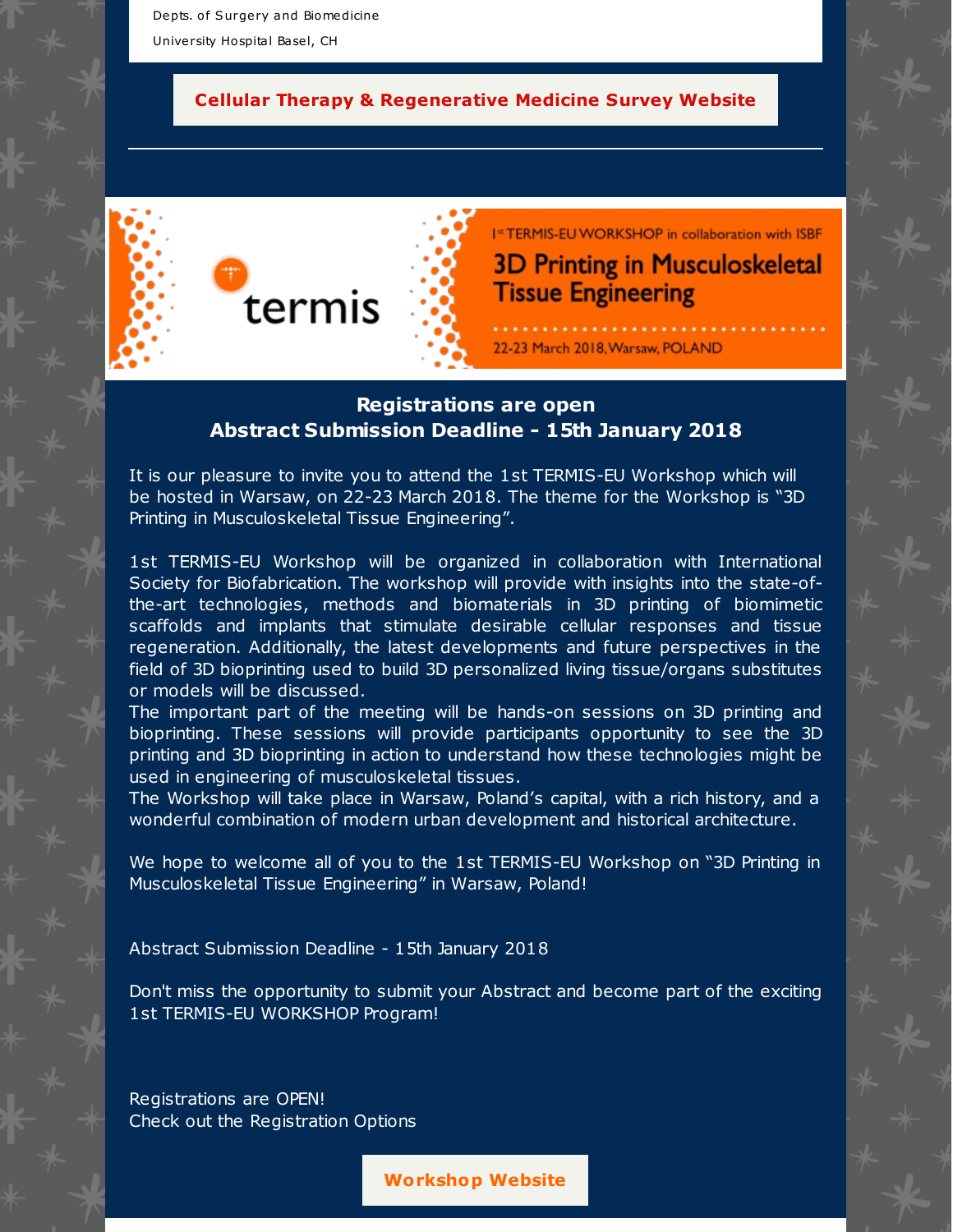

# **NSF/CASIS Collaboration on Tissue Engineering Research on the International Space Station to Benefit Life on Earth**

The National Science Foundation (CBET - Chemical, Bioengineering, Environmental and Transport Systems Division of the Engineering Directorate) and the Center for the Advancement of Science in Space (CASIS) are pleased to announce a new collaborative initiative. This program will support transformative tissue engineering research that can take advantage of experiments conducted on the International Space Station (ISS) in order to benefit life on earth.

The primary program interest is in tissue engineering. However, any research that would fit within the scope of the Engineering of Biomedical Systems Program but that requires access to experimental facilities on the International Space Station may be considered. This includes cellular engineering, tissue engineering, and modeling of physiological or pathophysiological systems in areas that include, but are not limited to:

- Scaffolds and matrices
- · Cell-cell and cell-matrix interactions
- Stem cell engineering and reprogramming
- Cellular immunotherapies
- Cellular biomanufacturing
- · System integration between biological components and electromechanical assemblies

Before submission of the proposal to the NSF, a Feasibility Review must be conducted by CASIS. Details of this requirement are provided within the solicitation.

Prospective investigators are encouraged to contact the EBMS Program Director, Michele Grimm (**[mgrimm@nsf.gov](mailto:mgrimm@nsf.gov)**), to discuss the intended scope of the research project. Projects that do not fit biomedical engineering scope of the program will be returned without review. Researchers may submit only one proposal to this solicitation as a PI or co-PI per year. Projects will not be accepted that substantially duplicate those that have been submitted for review through a standard NSF program.

**Submission window:** January 30 – February 12, 2018

**Award amount:** Maximum of \$300k

**Award duration:** Up to 3 years

**Full information on the program is available through the NSF Solicitation 18-514, available at [www.nsf.gov.](http://www.nsf.gov/)**